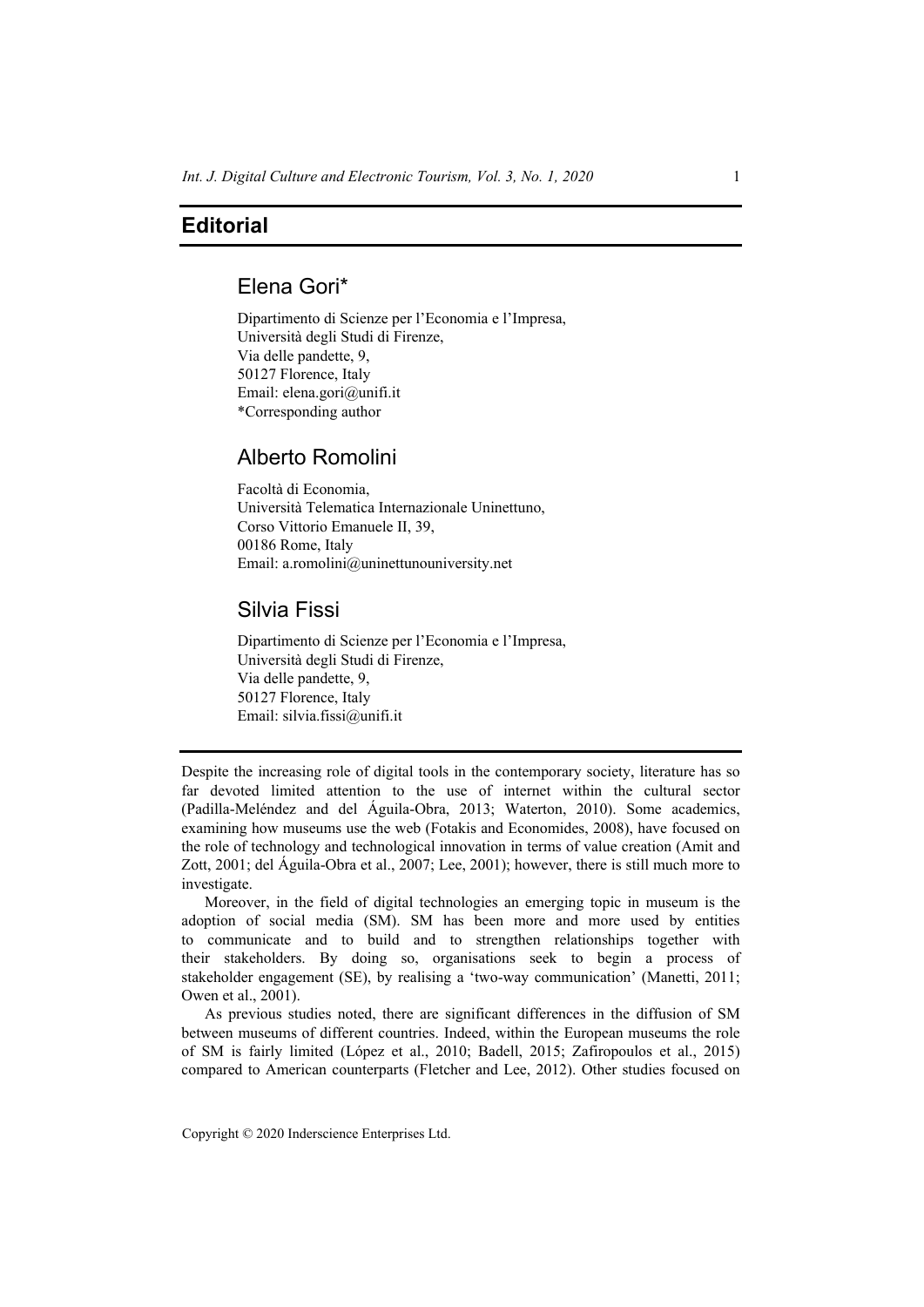the analysis of museums of a specific country (Boost, 2009; Lotina, 2014) or city (Suziċ et al., 2016); others again proposed case studies (i.e., Lazzeretti et al., 2015; Pett, 2012).

Some researches explored the use of SM as tools for developing a dialogic communication between museums and online communities (Capriotti and Kuklinski, 2012) and, at the same time, for communicating the museum experience through different applications (Budge, 2017; Weilenmann et al., 2013). Other studies have recently reflected on the presence of a strategy that guides museums in the phases of introduction, use, and development of digital technologies (Bonini, 2008; De Bernardi et al., 2018). However, all these researches have been limited both from a geographical standpoint and from the digital channels observed.

In conclusion, despite the increasing interest for digital technologies and SM in museums, the topic should be more discussed and analysed in-depth (Kidd, 2011; Zafiropoulos et al., 2015; Capriotti and Losada-Díaz, 2018). Therefore, this special issue aims to look further into this issue through contributions that address the use of digital technologies and SM in museums.

The special issue opens with the paper of Scafarto, Ricci, Della Corte and Morrone 'Stakeholder engagement via Facebook: an analysis of world's most popular museums". The article starts from the consideration that SM are a tool for organisations to foster stakeholder relationship with the potential benefit to build a digital community and a dialogic engagement. Considering that museum has a long way to reach the full potential benefits of SM, the paper adds further empirical evidence on this issue. The scholars consider the use of Facebook to promote follower's engagement using a global sample of top attended museums that are a good indicator about the overall state of the cultural industry. The research finds that the use of SM in museums is mainly linked to promotion activities and not to build a dialogic engagement with different groups. Moreover, the paper confirms that the followers' reaction to the post activity is significantly correlated to the use of photos and other media contents. In this perspective, the success of a museum in engaging followers is linked to the semantic structure of the posts with educational and entertainment tools.

The paper of Marco Contri 'Museums and their audience: towards dialogic communication through social media?' analysed in the same way the engagement of followers through the SM. The article investigates whether the top three most visited museums in Europe (Louvre, British and Tate museums) with an official profile on Facebook use this platform merely as a marketing tool or if, on the contrary, they exploit its potential to establish a two-way communication. The results show, using a content analysis, that these institutions do not fully take advantage of the dialogic communication feature of Facebook. Moreover, only one museum has a daily posting activity and the majority of the posts include links and/or photos. Regarding the level of interaction, the study points out that fans mainly react to posts through the 'like' function, while 'share' and especially 'comment' are used to a lesser extent. As the previous article, this paper also underlines that the three most visited museums in Europe use Facebook in a phase of monologic communication with their public.

The last paper on this topic is the study of Alberto Romolini, Silvia Fissi and Elena Gori 'Visitors engagement and social media in museums: evidence from Italy'. The research aim is to study the use of SM for visitor engagement considering the case of the top 30 of Italian visited museums. The research is based on a quantitative analysis. The results show, according with the previous papers, that, despite the increasing use and popularity in SM, the level of engagement in Italian museums is quite absent.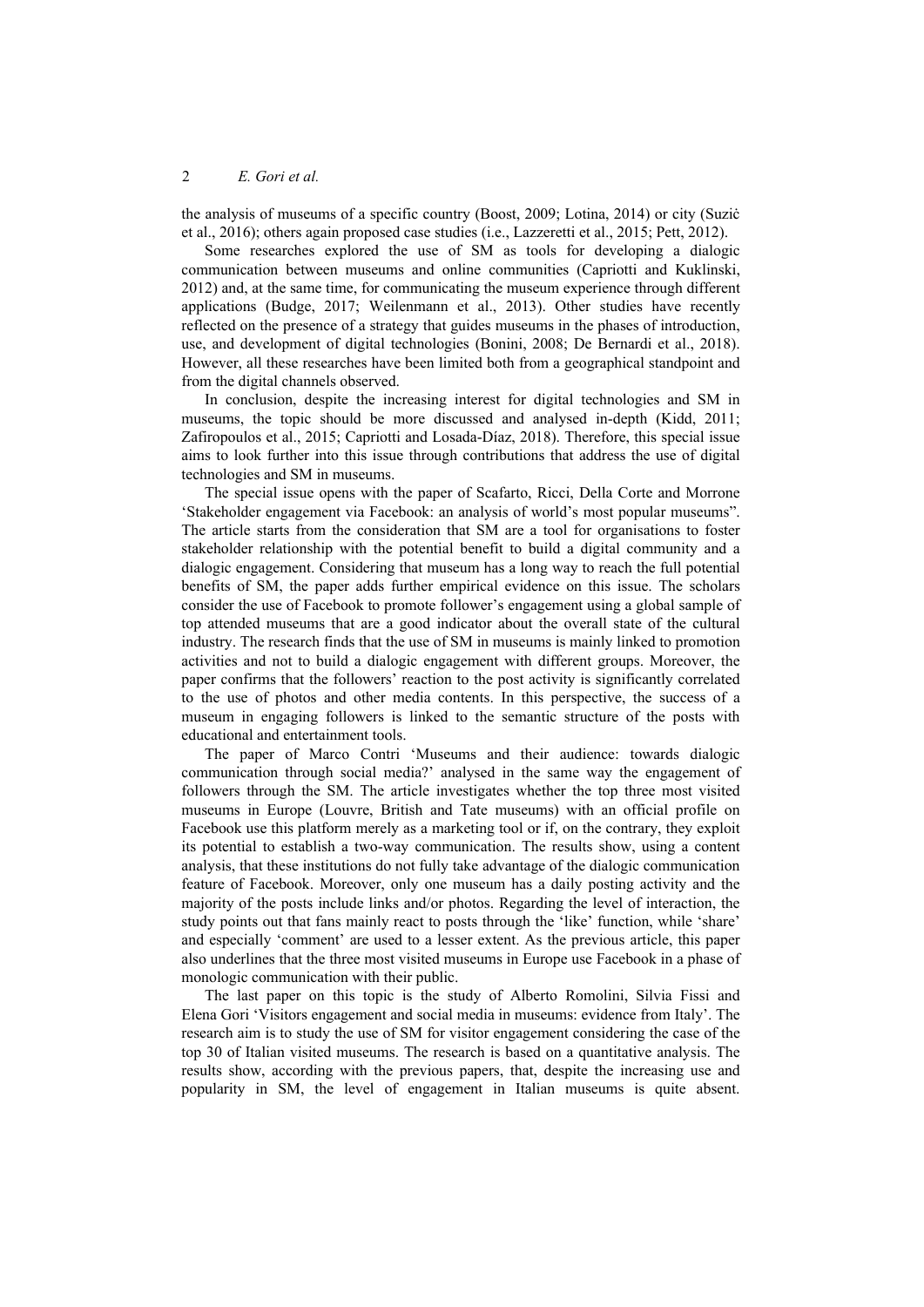Consequently, while Italian museums are very popular and well-known on SM, they are not able to use them for visitor engagement.

The paper of Trombin and Veglianti 'Influencer marketing for museums: a comparison between Italy and The Netherlands' adopts a different point of view. In the last years, a range of time associated with Industry 4.0, studying the impact of influencer marketing in cultural contexts has become an emerging issue. The paper aims to understand better the influencer marketing strategy applied to the museums, by comparing Italy and The Netherlands. The research tries to verify that influencer marketing presents promising trends depending both from standard and local drivers. The research design presents a qualitative data analysis (QDA), suggesting a new way of analysing influencer marketing for museums and investigating the aspects influencing its development and implementation. The results suggest that the influencer marketing strategy has peculiar local features as well as the more general ones. Therefore, there is no single way all over the world to implement these strategic approaches in the museums.

The paper of Persiani, Giusti, Vannini and Landini 'The website for a hospital museum: the Santa Maria Nuova case study' analyses the use of website in a particular form of museum hosted in working hospitals. The article aim is to evaluate the potential use of a website in promoting the interaction and the dialogue between the Santa Maria Nuova museum and its virtual audience. In recent years, the use of website, as a digital tool, in museums is studied from different point of views. However, there is a lack regarding the research on digital technologies in hospital museum. This paper intends to fulfil this gap and to contribute to understand more in depth the web's use in this type of cultural institutions. Data highlighted that the website is a real and a valid support system in promoting and involving users in the museum which is situated inside a working hospital.

At the end, the paper of D'Angelo 'The value of management in the digitalisation era: evidence from an Italian museum' analyses, through a case study, the digital transformation of a museum, the Archeological Museum of Atina and Valle di Comino, located in Italy. This study contributes to enrich the literature regarding the museum digitalisation by providing a bridge between the process of digitalisation and the importance of the managerial team. The article provides also some managerial approaches for the transformation from a traditional museum to a museum 2.0 especially in small cultural institutions. The results show that the managerial team plays a central role in the digitalisation process: a qualified museum personnel is a key component to ensure the development of museum activities and to ensure a substantial exploitation of museum heritage.

In summary, the special issue provides some theoretical and managerial papers to understand the ongoing digital transformation of museums and cultural institutions. The papers analyse the use of website, the digital transformation of the organisation and the contribution of the SM to build a digital museum.

#### **References**

- Amit, R. and Zott, C. (2001) 'Value creation in e-business', *Strategic Management Journal*, Vol. 22, Nos. 6/7, pp.493–520.
- Badell, J.I. (2015) 'Museums and social media: Catalonia as a case study', *Museum Management and Curatorship*, Vol. 30, No. 3, pp.244–263.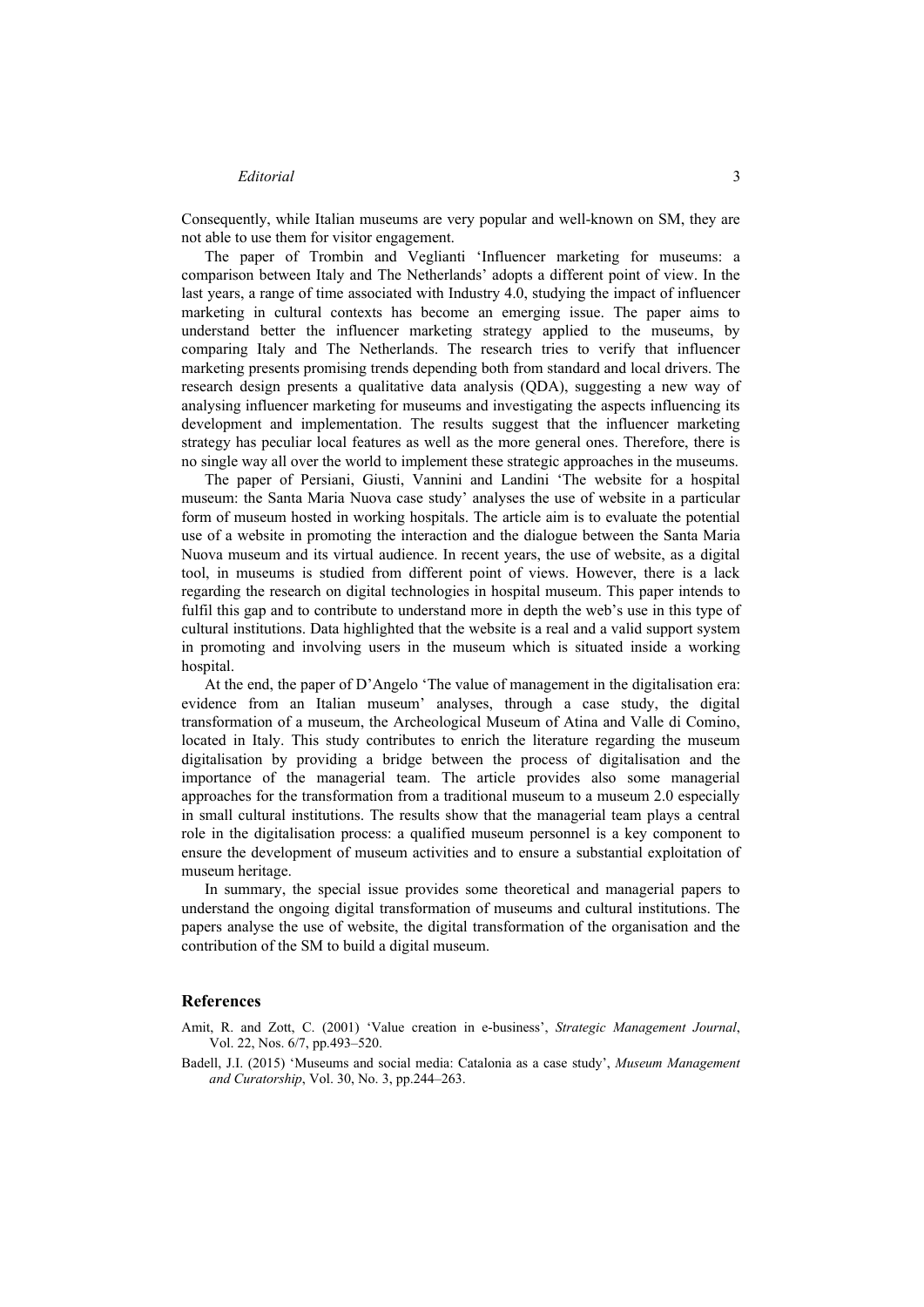- Bonini, E. (2008) 'Building virtual culture heritage environments: the embodied mind at the core of the learning processes', *International Journal of Digital Culture and Electronic Tourism*, Vol. 1, Nos. 2/3, pp.113–125.
- Boost, A. (2009) 'Digital cultural communication: the role of social media in the communication between cultural institutions and their audience', *Digital Strategies for Heritage*, Rotterdam, The Netherlands, 8–10 December.
- Budge, K. (2017) 'Objects in focus: museum visitors and Instagram, Curator', *The Museum Journal*, Vol. 60, No. 1, pp.67–85.
- Capriotti, P. and Kuklinski H.P. (2012) 'Assessing dialogic communication through the internet in Spanish museums', *Public Relations Review*, Vol. 38, No. 4, pp.619–626.
- Capriotti, P. and Losada-Díaz, J. (2018) 'Facebook as a dialogic communication tool at the most visited museums of the world', *El Profesional de la Información*, Vol. 27, No. 3, pp.642–650.
- De Bernardi P., Gilli M. and Colomba C. (2018) 'Unlocking museum digital innovation. Are 4.0 Torino museums?, in Cantino, V., Culasso, F. and Racca, G. (Eds.) *Smart Tourism*, pp.453–471, McGraw-Hill, Milano.
- del Águila-Obra, A.R., Padilla-Meléndez, A. and Serarols-Tarrés, C. (2007) 'Value creation and new intermediaries on internet: an exploratory analysis of the online news industry and the web content aggregators', *International Journal of Information Management*, Vol. 27, No. 3, pp.187–199.
- Fletcher, A. and Lee, M.J. (2012) 'Current social media uses and evaluations in American museums,' *Museum Management and Curatorship*, Vol. 27, No. 5, pp.505–521.
- Fotakis, T. and Economides, A.A. (2008) 'Art, science/technology and history museums on the web', *International Journal of Digital Culture and Electronic Tourism*, Vol. 1, No. 1, pp.37–63.
- Kidd J. (2011) 'Enacting engagement online: framing social media use for the museum', *Information, Technology and People*, Vol. 24, No. 1, pp.64–77.
- Lazzeretti, L., Sartori, A. and Innocenti N. (2015) 'Museums and social media: the case of the Museum of Natural History of Florence', *International Review on Public and Nonprofit Marketing*, Vol. 12, No. 3, pp.267–283.
- Lee, C.S. (2001) 'Modelling the business value of information technology', *Information and Management*, Vol. 39, No. 3, pp.191–210.
- López, X., Margapoti, I., Maragliano, R. and Bove, G. (2010) 'The presence of Web 2.0 tools on museums websites: a comparative analysis between England, France, Spain, Italy, and the USA', *Museum Management and Curatorship*, Vol. 25, No. 2, pp.235–249.
- Lotina, L. (2014) 'Reviewing museum participation in online channels in Latvia', *Museum Management and Curatorship*, Vol. 29, No. 3, pp.280–292.
- Manetti, G. (2011) 'The quality of stakeholder engagement in sustainability reporting: empirical evidence and critical points', *Corporate Social Responsibility and Environmental Management*, Vol. 18, No. 2, pp.110–122.
- Owen, D.L., Swift, T. and Hunt K. (2001) 'Questioning the role of stakeholder engagement in social and ethical accounting auditing and reporting', *Accounting Forum*, Vol. 25, No. 3, pp.264–282.
- Padilla-Meléndez, A. and del Águila-Obra, A.R. (2013) 'Web and social media usage by museums: online value creation', *International Journal of Information Management*, Vol. 33, No. 5, p.892–898.
- Pett, D. (2012) 'Uses of social media within the British Museum and museum sector, in Bonacchi, C. (Ed.): *Archaeology and Digital Communication: Towards Strategies of Public Engagement*, pp.83–102, Archetype Publications, London.
- Suziċ, B., Karlìček, M. and Střìteský, V. (2016) 'Social media engagement of Berlin and Prague Museums', *The Journal of Arts Management, Law, and Society*, Vol. 46, No. 2, pp.73–87.
- Waterton, E. (2010) 'The advent of digital technologies and the idea of community', *Museum Management and Curatorship*, Vol. 25, No. 1, pp.5–11.